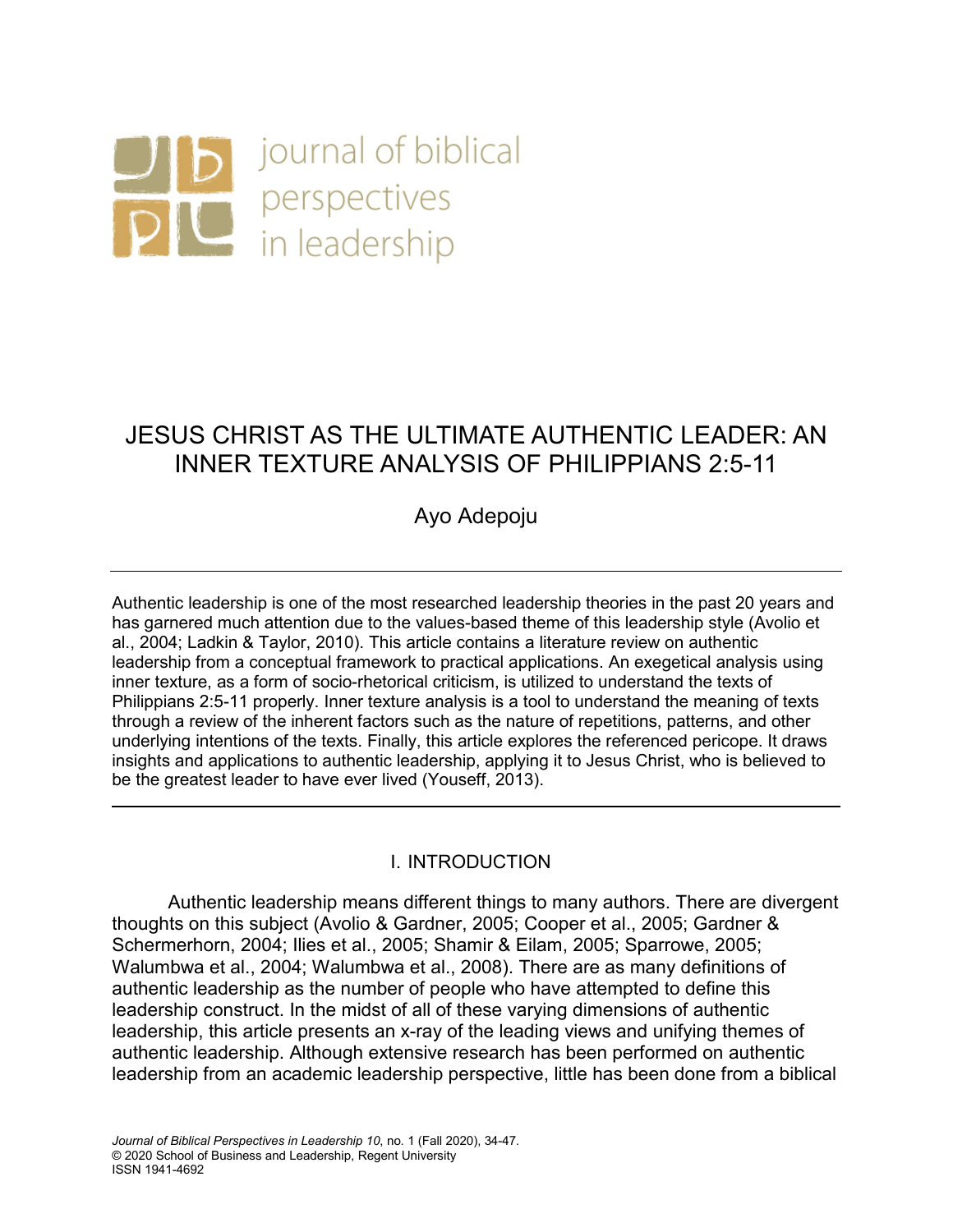perspective, thus creating a literature gap to address. This article contributes to the field of knowledge through viewing authentic leadership from the lens of Philippians 2:5-11 using inner texture analysis to add to the richness of the authentic leadership theory. This socio-rhetorical criticism approach helps in further expanding the knowledge of authentic leadership from a biblical approach. A review was performed of the exemplary nature of the life of Jesus Christ, one of the greatest leaders that ever lived (Youssef, 2013).

### II. AUTHENTIC LEADERSHIP THEORY

There are many leading thoughts in the research of authentic leadership. In terms of peer-reviewed articles, the early views commenced in 2004 with Gardner and Schermerhorn (2004) and Walumbwa et al. (2004) from the Gallup Leadership Institute of the University of Nebraska-Lincoln. In 2015, additional articles on authentic leadership emerged, such as Avolio and Gardner (2005), Cooper et al. (2005), Ilies et al. (2005), Shamir and Eilam (2005), and Sparrowe (2005). As a result of the various perspectives emerging on authenticity as leadership theory, further research articles were produced such as Walumbwa et al. (2008), Ladkin and Taylor (2010), Zhou and Guan (2010), Gardner et al. (2011) and Zhang et al. (2012). They explored the definitions and components of this leadership theory. Additional research continues to be documented in this field, bringing new dimensions to the meaning of authentic leadership.

A central theme for the emergence of authentic leadership is the identified gap noticed during the early 2000s (Gardner & Schermerhorn, 2004; Walumbwa et al., 2004). Researchers identified that leadership is beyond bottom-line profitability, as it seeks to restore some order into organizations and societies, refuel confidence and optimism, strengthen resilience, and create hope for the people. In summary, there existed a vacuum in the various types of leadership and authenticity came to fill the gap (Cooper et al., 2005). Avolio and Gadrner (2005) identified genuine leadership as a major challenge for organizations, thus requiring some new form of leadership. Avolio and Gardner (2005) pinpointed the origin of the leadership theory as the inaugural Gallup Leadership Institute Summit held in Nebraska in 2004 to gather thoughts from scholars and practitioners on the emerging views on authentic leadership theory and style. Major challenges facing the world at that time, included the ethical challenges and the effects of terrorism, amongst others, increasing the need for a different leadership model (Avolio & Gardner, 2005; Coopers et al., 2005; Walumbwa et al., 2008). Avolio and Gardner identified Bill George as one of the early proponents of authentic leadership as he was a practitioner as the former head of Medtronic. Cooper et al. (2005) specifically identified the decline in ethical leadership as the primary reason for the development of authentic leadership due to corporate scandals such as Worldcom and Enron, and the negative consequence of terrorism on economic downturns. Walumbwa et al. (2008) stated that these ethical challenges generated calls for a new form of leadership to resolve the ills of society.

Following the Gallup leadership conference held in 2004, additional ideas were documented in several articles to expand the theory of authentic leadership. Cooper et al. (2005) wrote on the need to learn from the past and identify potential challenges to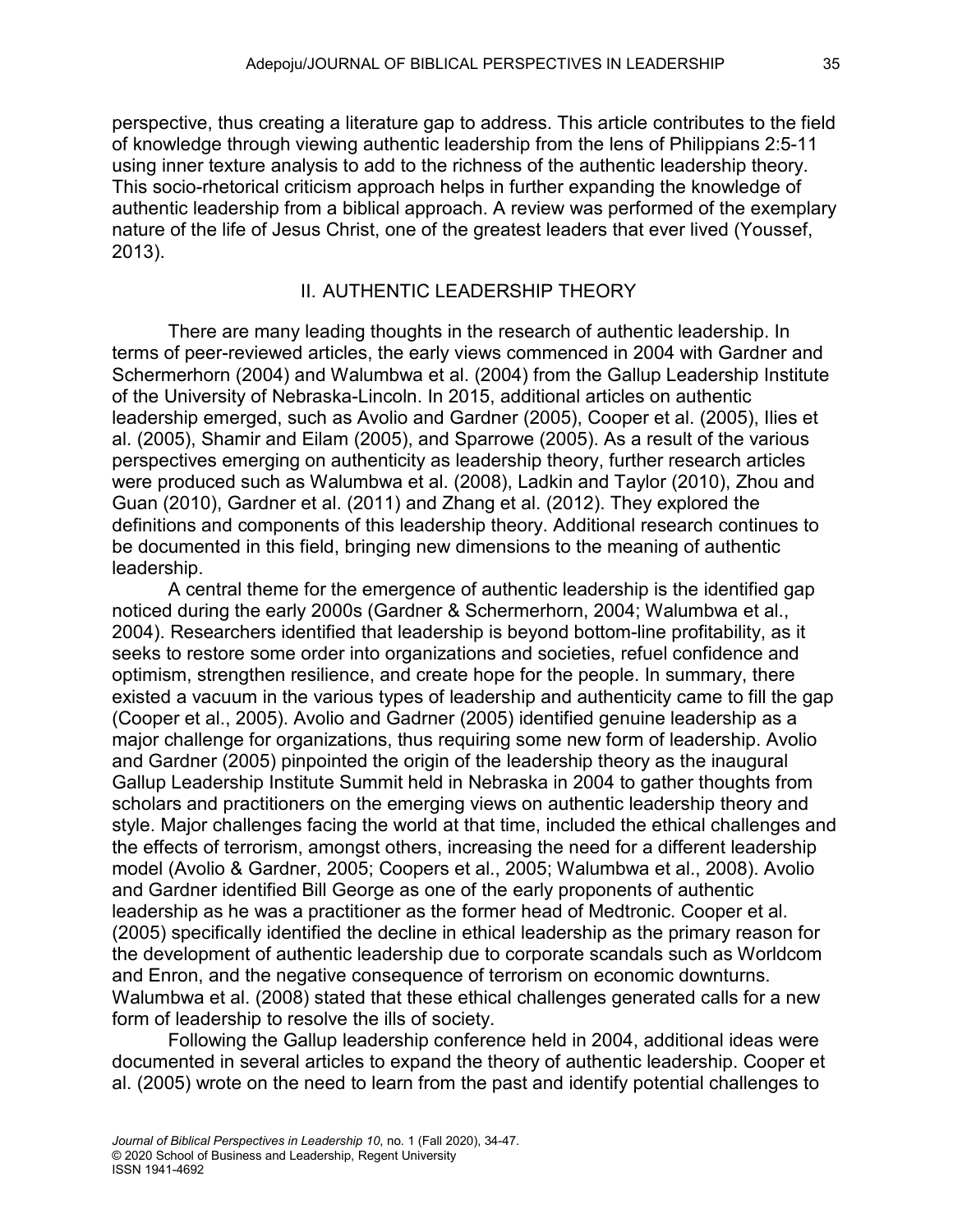developing authentic leadership theory. Shamir and Eilam (2005) explored a life-stories approach to authentic leadership development by reviewing the concepts of authentic leaders and authentic leadership. Sparrowe (2005) of Washington University utilized the narrative self-approach to studying authentic leadership by critically appraising why authenticity in leadership is a game-changer. Ilies et al. (2005), in addition to explaining the concept of authentic leadership, also reviewed the influence it has on follower wellbeing.

A starting premise is to understand what authentic leadership is all about to synthesize all of these views. There are as many definitions of authentic leadership as the number of people who have attempted to define this leadership construct (Shamir & Eilam, 2005; Sparrowe, 2005; Walumbwa et al., 2008). Many research articles presented views on the concept of authenticity before proceeding to define the construct of authentic leadership. This makes sense, particularly knowing that there had been various leadership theories before authentic leadership came on board. Such theories include transformational and transactional leadership, servant leadership, charismatic and spiritual leadership, amongst others. Shamir and Eilam (2005) provided an excellent perspective when they recognized that authentic leadership needs to provide a different viewpoint from other leadership styles for it to be distinctive and useful.

The concept of "authenticity" originated from the Greek philosophy, which has the meaning of "to thine own self be true" (Avolio & Gardner, 2005, p. 319). Gardner et al. (2011) held similar views that authenticity reflects Greek aphorism "know thyself" (p. 1121). From the foundational Greek meaning of authenticity, the underlying meaning points to self-awareness. To know thyself or to be true to thine own self means the individual has a high level of self-awareness. Walumbwa et al. (2008) explained that a self-aware leader has an optimal level of self-esteem and more adept in engaging in an open and transparent relationship with others. Ilies et al. (2005) viewed authenticity as a psychological construct of how an individual exists within an environment according to one's deeply held values. Shamir and Eilam (2005) viewed authenticity from the dictionary meaning, which indicates "genuine," "original," "not fake" (p. 396).

Many definitions abound applying authenticity to authentic leaders. Avolio and Gardner (2004) defined authentic leaders as:

Those individuals who are deeply aware of how they think and behave and are perceived by others as being aware of their own and others' values/moral perspective, knowledge, and strengths; aware of the context in which they operate; and who are confident, hopeful, optimistic, resilient, and high on moral character. (p. 804)

Other board definitions of authentic leaders abound in research pieces of literature. Shamir and Eilam (2005) argued that all definitions are arbitrary and that they are usually unproven. They presented the primary distinguishing characteristics of authentic leaders as: "authentic leaders do not fake their relationship," "authentic leaders do not take on a leadership role or engage in leadership activities for status, honor, or other personal rewards," "authentic leaders are originals, not copies" and "authentic leaders are leaders whose actions are based on their values and convictions" (p. 397). On the other hand, Nichols and Erakovich (2013) asserted that inauthentic leaders are usually deceptive and manipulative. They also argued that inauthentic leaders seek powers to serve their personal benefits at the expense of their followers.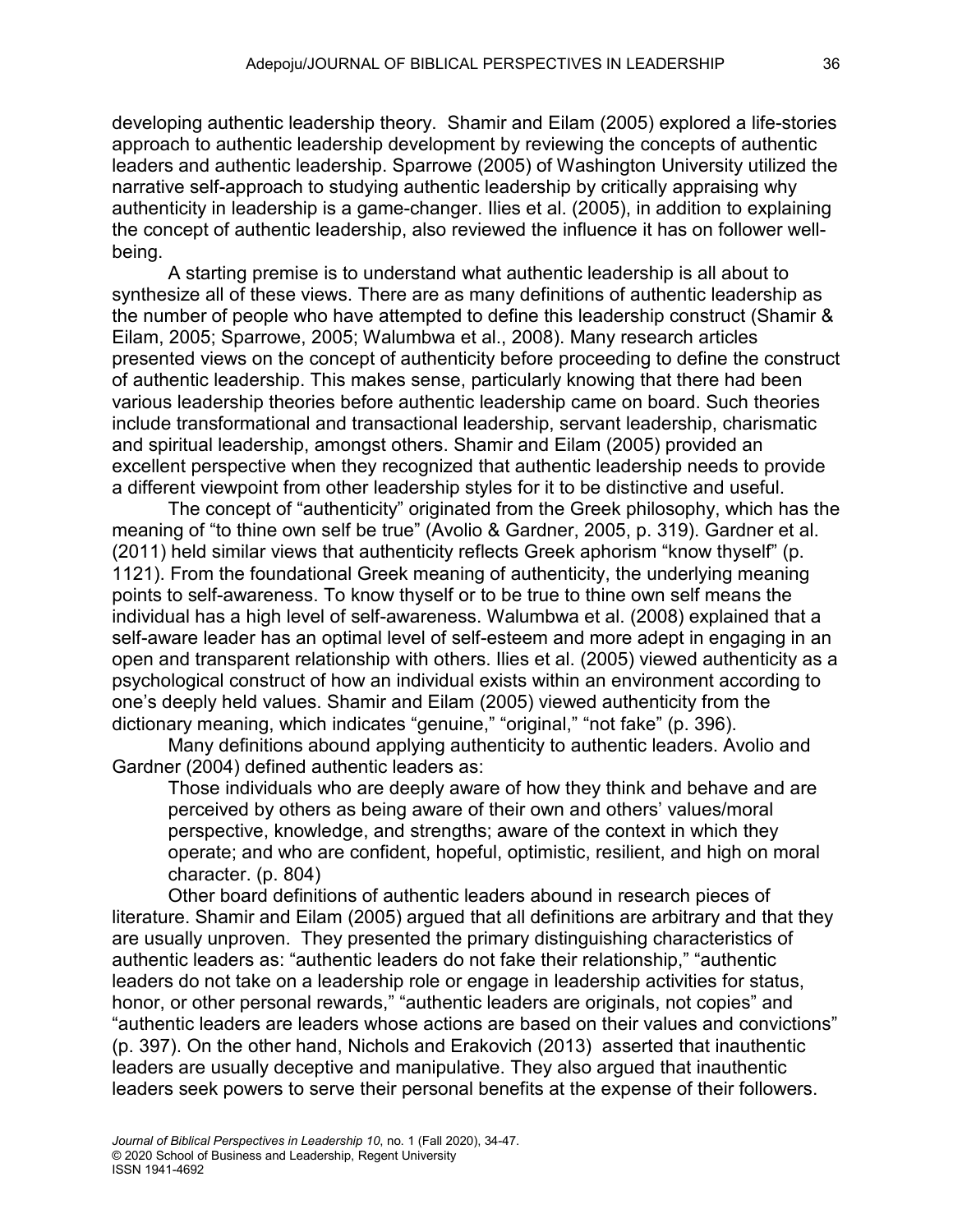In addition to the definitions of authentic leaders, there are many definitions of authentic leadership. Yukl (2020) indicated that the definition provided by Walumbwa et al. (2008) is the most accepted.

A pattern of leader behavior that draws upon and promotes both positive psychological capacities and a positive ethical climate to foster greater selfawareness, an internalized moral perspective, balanced processing of information, and relational transparency on the part of leaders working with followers, fostering positive self-development. (p. 94)

According to Walumbwa et al. (2008), due to the divergence in definitions of authentic leadership, an area of convergence is in its underlying components. Table 1 shows the attempted classifications of the components of authentic leadership.

# Table 1

*Components of Authentic Leadership*

| Author                                | Components of authentic leadership                                                                                               |
|---------------------------------------|----------------------------------------------------------------------------------------------------------------------------------|
| Iliers et al., 2005 (p.<br>376)       | Self-awareness<br>Unbiased processing<br>Authentic behavior/acting<br>Authentic relational orientation                           |
| Walumbwa et al., 2008<br>$(p. 95-96)$ | Self-awareness<br>Relational transparency<br><b>Balanced processing</b><br>Internalized moral perspective                        |
| Sparrowe, 2005, (p.<br>421-424)       | Primacy of self-awareness<br>Enduring nature of the true self<br>Self-regulation and consistency<br>Positive or moral leadership |
| Ladkin and Taylor,<br>2010 (p. 70)    | Self-exposure<br>Relating<br>Leaderly choices                                                                                    |
| Covelli and Mason,<br>2017            | Agrees with the classification of Walumbwa et al. (2008)                                                                         |
| Peus et al., 2012 (p.<br>332)         | Agrees with the classification of Walumbwa et al. (2008)                                                                         |
| Yukl, 2020 (p. 263)                   | Agrees with the classification of Walumbwa et al. (2008)                                                                         |

The component classification provided by Walumbwa et al. (2008) is viewed as universally acceptable (Yukl, 2020).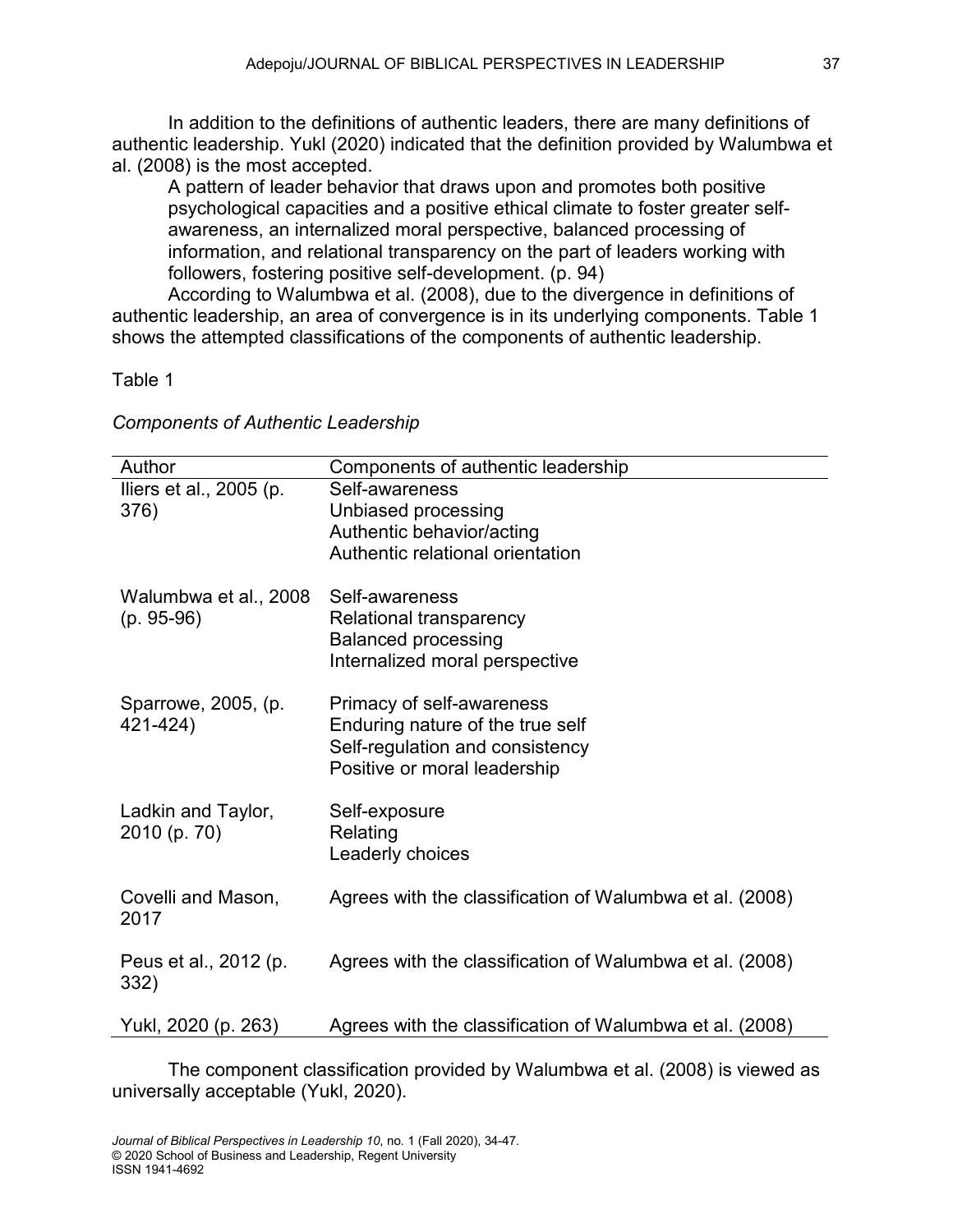# *Self-Awareness*

Walumbwa et al. (2008) defined self-awareness in the context of authentic leadership as "demonstrating an understanding of how one derives and makes meaning of the world and how that meaning-making process impacts the way one views himself or herself over time" (p. 95). Yukl (2020) shared similar views of self-awareness as "understanding one's own values, beliefs, emotions, self-identities, abilities, and attitudes" (p. 263). To Ilies et al. (2005), positive self-concept should be the foundation of authentic self-awareness. Ilies et al. expect authentic leaders to have an optimal sense of self-esteem, emotionally stable, confident in their capabilities of accomplishing things, and aware of one's own strengths and weaknesses. Similarly, Yukl pointed out that "authentic leaders know who they are and what they believe" (p. 263).

#### *Relational Transparency*

Relational transparency is similar to the "authentic behavior/acting" put forward by Iliers et al. (2005). Walumbwa et al. (2008) explained relational transparency as "presenting one's authentic self (as opposed to fake or distorted self) to others" (p. 95). This component appeals to the root of authenticity to ensure that leaders are genuine and do not fake their leadership. Yukl stated that authentic leaders do not misrepresent but rather are very open in disclosing all relevant information to the people. Trust is birthed in an environment where the followers feel the authenticity of its leaders.

#### *Balanced Processing*

Balanced processing is similar to the "unbiased processing" put forward by Iliers et al. (2005). According to Walumbwa et al. (2008), balanced processing refers to "leaders who show that they objectively analyze all relevant data before coming to a decision" (p. 95). Iliers et al. (2005) identified this is the personal integrity and character of the leader. Yukl (2020) viewed balanced processing as seeking and using feedback in an informed and objective manner without being too defensive. Authentic leaders use feedback and mistakes as learning tools. Balanced processing is critical to ensure that decisions are made in the best interest of the followers.

#### *Internalized Moral Perspective*

Walumbwa et al. (2008) defined an internalized moral perspective as selfregulation. This is a test of the moral values and standards of the leader, and authentic leaders are wired in the form of doing what is right and fair for the followers (Yukl, 2020). Yukl strongly argued that the drive for authentic leaders is not to be popular or reelected but put forward and execute ideas that are determined by their values and beliefs.

The research question based on the authentic leadership theory and the periscope of 1 Peter 5:1-11 is whether Jesus Christ exhibited authentic leadership behaviors. Is Jesus an authentic leader? What are the pieces of evidence in the pericope supporting authentic leadership?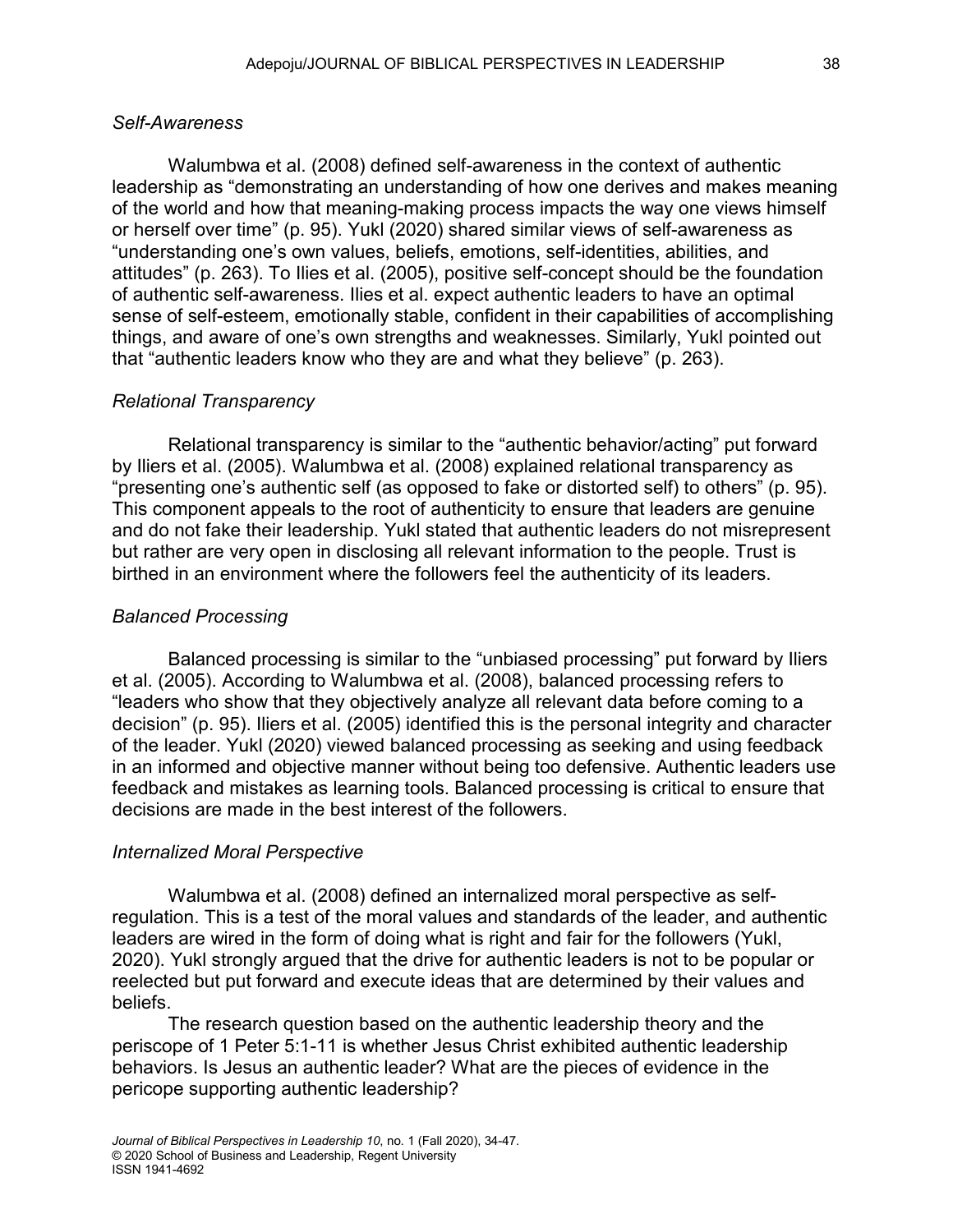### III. INNER TEXTURE ANALYSIS

Generally, the application of knowledge is dependent on the understanding of the meaning of words and context. Without the right appreciation of the purpose of words, the appropriate application of knowledge is impossible to achieve. According to Robbins (1996), literature needs to be understood, and social-rhetorical criticism is a way of understanding the words which we read and the world around us. Robbins (1996) described "inner texture analysis" as one of the six primary ways of understanding the texture of texts, by reviewing repetitions, the underlying story, and the aesthetic of texts.

Communication is primarily all about the words used in capturing feelings, emotions, and thoughts. The ability to properly understand these words is central to inner textual analysis. It seeks to unravel the repetition of words, the progression of words, the voices, the narrations, the plots, and other forms used in conveying meanings. Henson et al. (2020) stated that "if Scripture is a person, then inner texture is its anatomy" (p. 83). According to Henson et al., inner texture analysis is about reviewing the different structures of a text and understanding how all these structures come together to form a complete whole.

Henson et al. (2020) and Robbins (1996) summarized the six different approaches to an inner textual analysis as repetitive, progressive, narrational, openingmiddle-closing, argumentative, and sensory-aesthetic. Henson et al. added the concept of textual units, which is similar to the narrational unit identified by Robbins.

#### IV. AN INNER TEXTURE ANALYSIS OF PHILIPPIANS 2:5-11

The genre of the text of Philippians is an epistle or letter. According to Osborne (2006), the epistle is the most basic out of all the various categories of genres (law, history, poetry, prophecy, and gospel). The Epistle of Philippians is one of the thirteen books ascribed to Apostle Paul in the New Testament. Timothy co-authored this book of Philippians with Paul, and it was addressed to the Christian church in Philippi. According to Allen (2007), many scholars believed that the book of Philippians is an aggregation of two or more letters.

Philippians 2:5-11 is usually described as an early Christian hymn. The apostle Paul used this pericope to portray the uncommon humility of Jesus Christ. In Phil. 2:5, Paul admonished the church to have the mind of Jesus Christ. Phil. 2:5 is a follow-up from the preceding verse of Phil. 2:4, where Paul encouraged the church to look out for the interests of others. In Phil. 2:6, Paul wrote that Jesus Christ did not have to go through what he went through. Even though Jesus is in the form of God, He did not consider it appropriate to equate Himself with God. He rather chose to deny Himself of that privilege by emptying Himself and taking the form of a slave (Phil. 2: 6-7). The fact that Jesus Christ is in the form of God but chose to be a servant is a true demonstration of humility, as described in Phil. 2:8, where it was recorded that He became obedient even to the point of death. He died like a slave on the cross, which was a punishment usually meted out to slaves and rebels during the Roman rule.

The concluding parts of Philippians 2:9-11 revealed the rewards of the immense sacrifice and uncommon humility of Jesus Christ. God exalted and gave Him a name that is above every name, the term "Lord," as shown in verse 11. Not only this, at the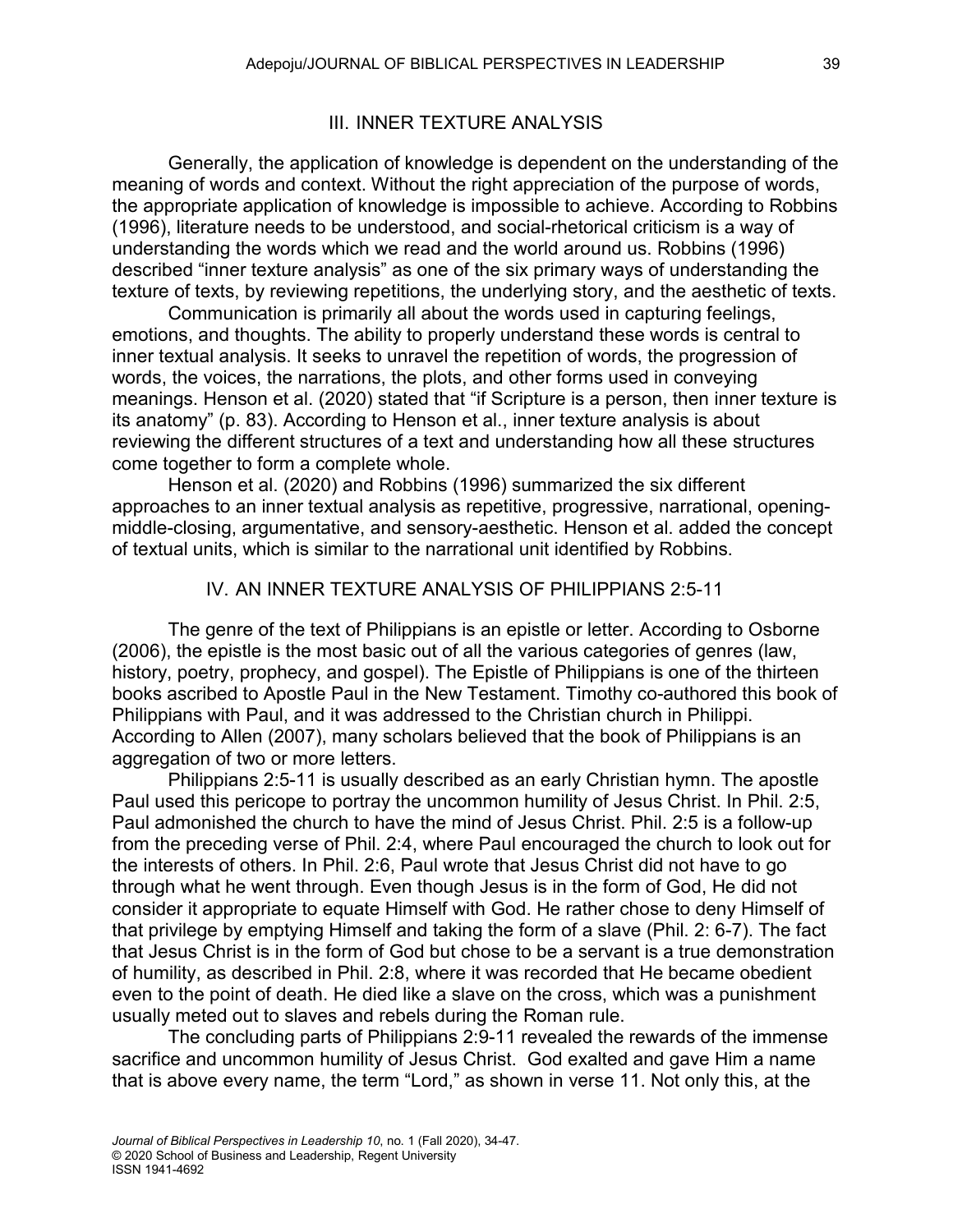mention of the name of Jesus, but every knee must also bow, whether in heaven or earth or underneath the earth (Phil. 2:10). In addition to knees bending, Paul also mentioned that every tongue confesses that Jesus Christ is Lord, to the glory of God the Father (Phil. 2;11).

Inner texture analysis of this pericope may help in better understanding the underlying meanings of the texts. The six different approaches to an inner textual analysis are utilized to understand the words in this pericope. The methods are repetitive and progressive patterns, narrational, opening-middle-closing, argumentative, and sensory-aesthetic.

# *Structure*

The pericope of Philippians 2:5-11 can be viewed as three sections in Table 2. The first section of verse 5 is about the instruction – "let this mind be in you, which was also in Christ Jesus." The second section of verses 6-8 presents a description of the "mind" referenced in verse 5. The last section of verses 9-11 shows the reward and benefits which accrued to our Lord Jesus Christ.

# Table 2

*Structure of Philippians 2:5-11 (NKJV)*

| who, being in the form of God, did not consider it robbery to be equal with God |
|---------------------------------------------------------------------------------|
| but made Himself of no reputation, taking the form of a bondservant, and coming |
|                                                                                 |
|                                                                                 |
| and became obedient to the point of death, even the death of the cross.         |
|                                                                                 |
| Therefore God also has highly exalted Him and given Him the name which is       |
|                                                                                 |
| that at the name of Jesus every knee should bow, of those in heaven, and of     |
|                                                                                 |
| and that every tongue should confess that Jesus Christ is Lord, to the glory of |
|                                                                                 |
|                                                                                 |

# *Repetitive Texture*

The repetitive analysis is usually the first stage of inner texture analysis. It simply looks into the unit and picks out the words or verbs or topics or syntax appearing more than once (Robbins, 1996). Robbins believes that this creates a pattern and an early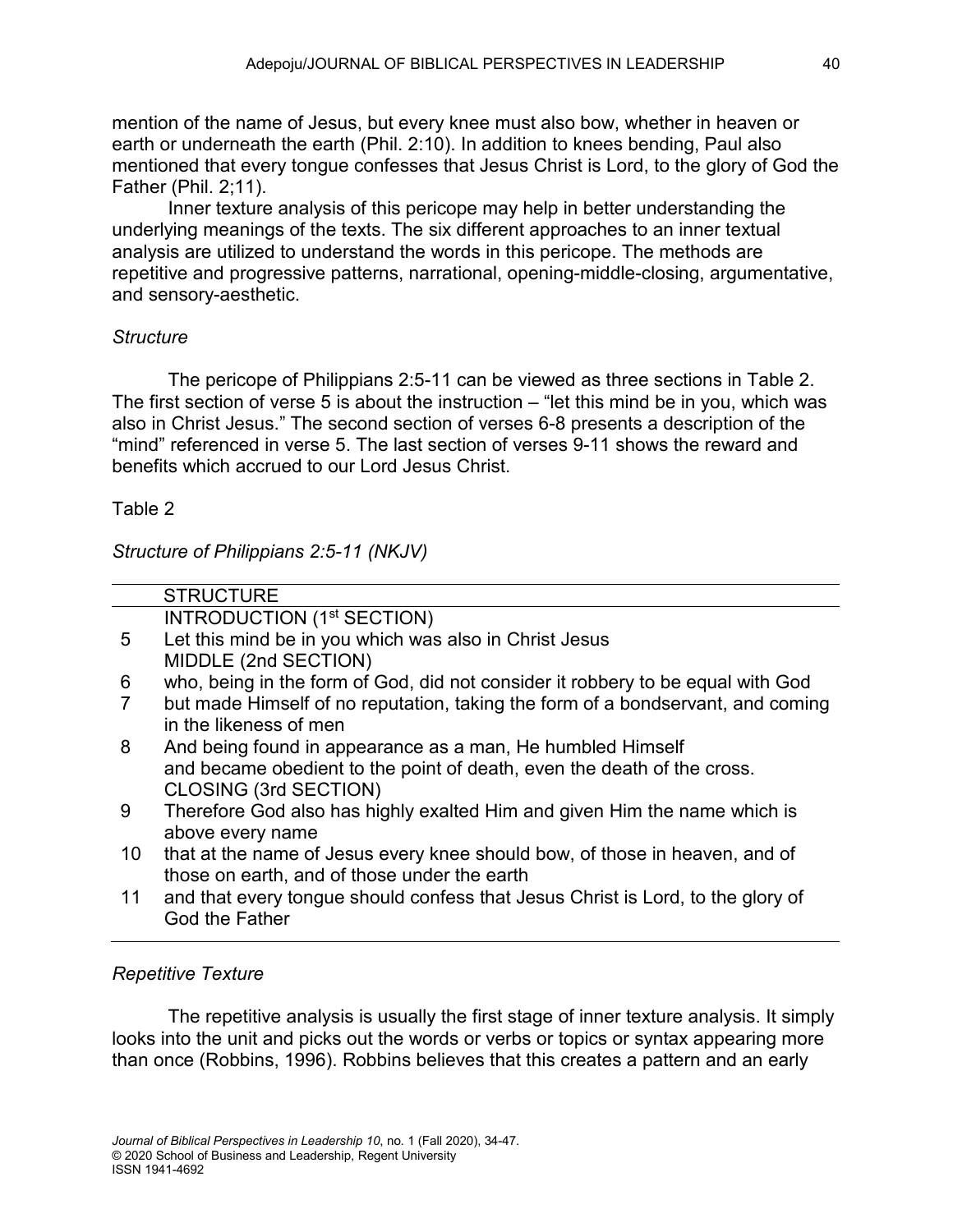indication of the purpose of the unit. In Philippians 2:5-11, the major repetitions are highlighted in Table 3.

### Table 3

*Repetitive Nature of Philippians 2:5-11*

|                | Words |     |                  |                                     |              |                         |                                |                               |                                            |  |  |
|----------------|-------|-----|------------------|-------------------------------------|--------------|-------------------------|--------------------------------|-------------------------------|--------------------------------------------|--|--|
| 5              | mind  | you | Christ<br>Jesus  |                                     |              |                         |                                |                               |                                            |  |  |
| 6              |       |     | who              | Form of<br>God<br>Equal<br>with God |              |                         |                                |                               |                                            |  |  |
| $\overline{7}$ |       |     | Himself          |                                     |              | <b>No</b><br>reputation |                                | <b>Bondse</b><br>rvant<br>men |                                            |  |  |
| 8              |       |     | He/Hims<br>elf   |                                     |              | Humbled<br>Obedient     |                                | man                           | Point of<br>death<br>Death on<br>the cross |  |  |
| 9              |       |     | Him<br>Him       | God                                 | Name<br>name |                         | Exalted                        |                               |                                            |  |  |
| 10             |       |     | Name of<br>Jesus |                                     | name         |                         | Every<br>knee<br>should<br>bow |                               | Heaven<br>Earth<br>Underneat<br>h earth    |  |  |
| 11             |       |     | Jesus<br>Christ  | Lord God<br>the<br>Father           |              | confess                 | Glory                          |                               |                                            |  |  |
|                | 1     |     | 9                | 5                                   | 3            | 4                       | 3                              | 3                             | 3                                          |  |  |

In Phil. 2:5-11, the major repetitions in the form of characters are Jesus Christ, God/Lord, man/men, appearance/likeness, bondservant/slave/no reputation, humility/obedience, death, and name. These repetitions give an overall view of what Phil. 2:5-11 is all about. The principal subject is Jesus Christ, though a God; he willingly chose to be a man. He took the form of a slave ignoring His reputation, clothed with humility, and complete obedience to God to the point of death. An important inference to draw from the pericope is that Jesus Christ did not go through this experience for his personal benefit. It was done for the benefit of humanity and thus exhibited some form of authenticity.

# *Progressive Pattern*

The second form of inner texture is the use of a progressive pattern. It studies the most frequently used words or phrases and how they progress throughout the passage (Robbins, 1996), in terms of new meanings or understanding. Henson et al. (2020) asserted that progressive pattern helps "indicate advancement or structure within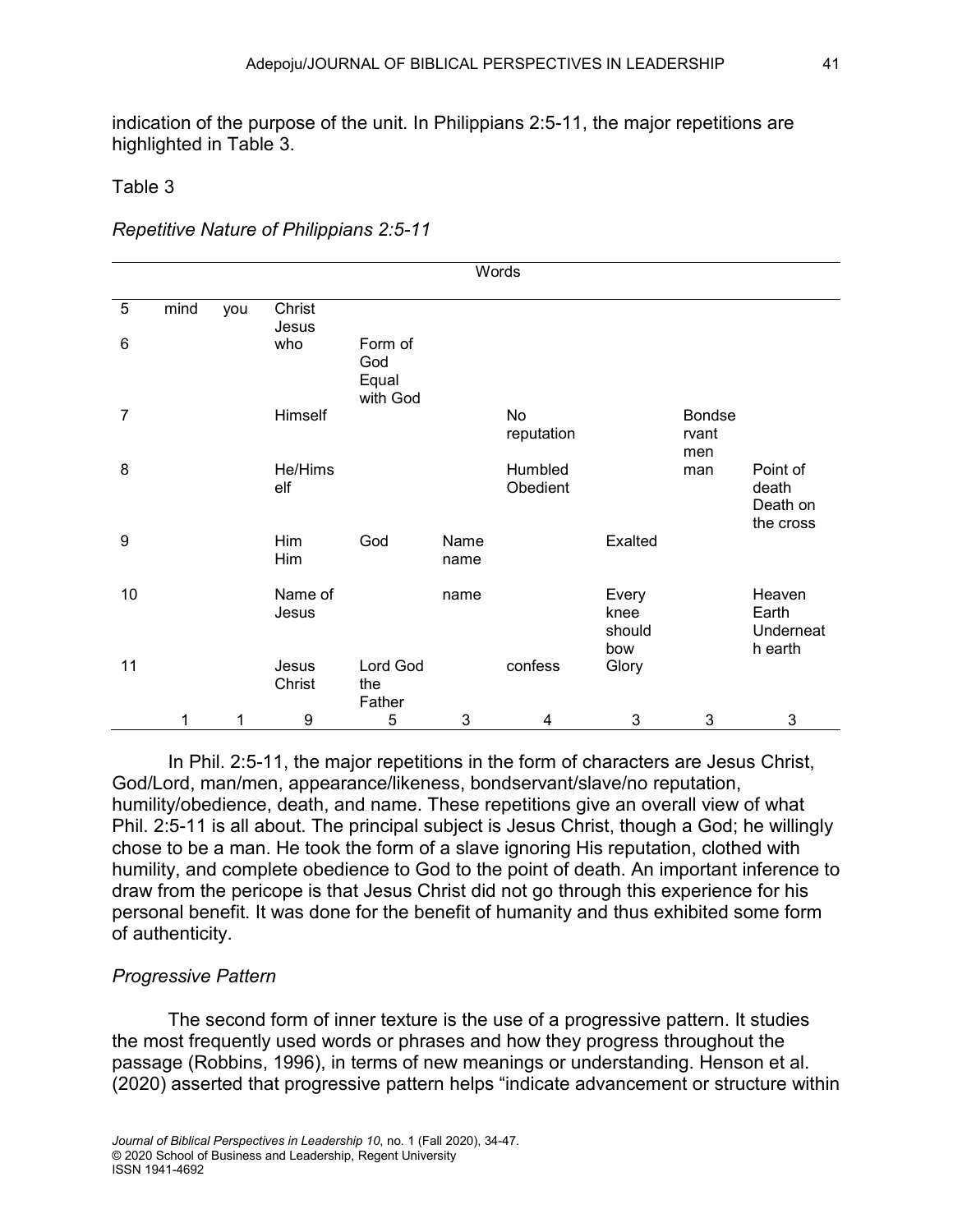the passage" (p. 88). In Phil. 2:5-11, the major progressions are "slave to Lord," "death to name that is above every other name," "humbled to exalted," heaven/earth/underneath the earth," and "mind/knee/tongue." The transition from being a slave to the Lord is the reward for an uncommon humility. According to Smith (2016), the death on the cross was not permanent but instead led to a new and glorious life. He, therefore, transitioned to been given a name that transcends all. In terms of body parts, there was a transition from mind to knee to the tongue, with each piece conveying different meanings. All of these transitions are intentional and purposeful, and therefore a creates a pattern.

#### *Narrational Pattern*

The third form of inner texture is the use of narrational pattern. Robbins (1996) ascribed this as the voices through which the texts speak. Robbins stated that narrational texture "reveals some kind of pattern that moves the discourse programmatically forward" (p. 15). The voice in this pericope is the apostle Paul, as this is a letter or epistle written to the church in Philippi. From Philippians 2 verse 5 to 11, this shows a hymn with just one voice. The narrational tone is one of admonishing the church to model their mind like that of Jesus Christ.

#### *Opening-Middle-Closing Texture*

The fourth form of inner texture is the opening-middle-closing texture and pattern. According to Henson et al. (2020), there is always a purpose for writing or communication. They believed that each component or textual unit brings a contribution to the overall message.

The pattern in Phil. 2:5-11 is segregated along the lines of opening (Phil. 2:5), middle (Phil. 2:6-8), and closing (Phil. 2:9-11). The opening part of this unit in Phil. 2:5 gave a piece of advice to the church, encouraging them to have the mind of Christ. The pattern in the middle of this unit is a description of Jesus Christ in terms of his mindset and qualities of being sacrificial, humble, and obedient, even to the point of death. The closing pattern reveals the benefits and gains in terms of being exalted in all forms and a change of name.

#### *Argumentative Pattern*

The fifth form of inner texture is the argumentative pattern. Robbins (1996) ascribed this is as reviewing the logical reasoning. Robbins indicated that where a point of view is given, this analysis evaluates how this is supported through examining the reasons or examples or through analogies. Serrano (2014) stated that the argumentative texture of a text "refers to the way in which a passage uses reasoning, metaphors, or logic in order to persuade the reader" (p. 37). In the selected pericope, Phil. 2:6 asserted that Jesus Christ is in the form of God. Ideally, He should not even fathom the idea of becoming a slave and dying like one. From the literary meaning, the question is: why would a superior being become a slave? A few scholars believe that content of Phil. 2:6-7 is best captured using The New American Standard Bible (NASB):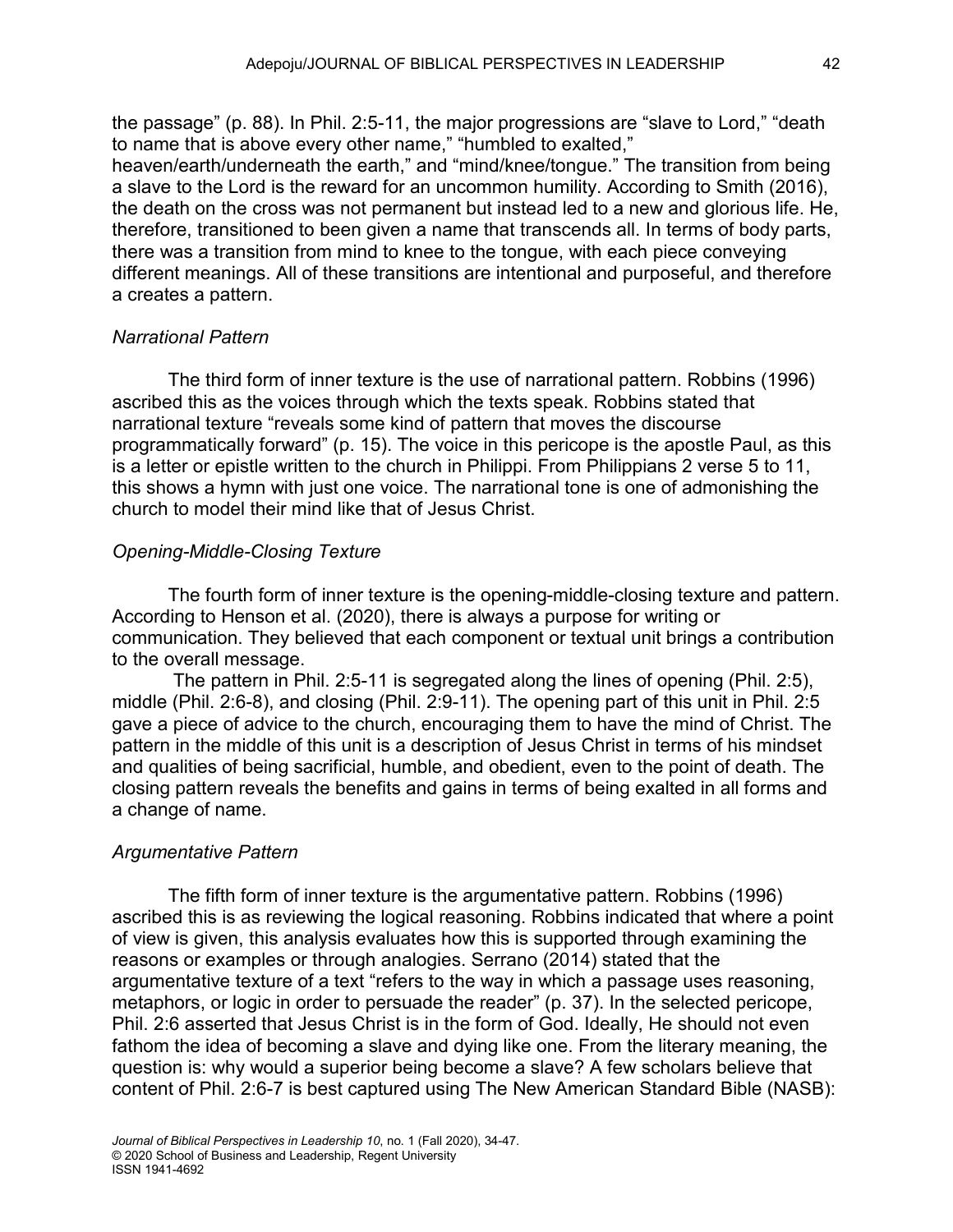"who, although He existed in the form of God, did not regard equality with God a thing to be grasped, but emptied Himself, taking the form of a bondservant, and being made in the likeness of men."

# *Sensory-Aesthetic Texture*

The last form of inner texture is the sensory-aesthetic texture and pattern. According to Robbins (1996), this is where a text conveys "thought, emotion, sight, sound, touch, smell" (p. 29). Robbins stated that one of the ways of determining areas of sensory-aesthetic usage in a passage is looking at texts that "refers to a part of the body" (p. 30). In Phil. 2:5-11, three parts of the body were mentioned: the mind (Phil 2:5), the knee (Phil. 2:10), and the tongue (Phil. 2:11). Robbins described the use of mind/heart as a "zone of emotion-fused thought" (p. 30), the use of the knee is a "zone of purposeful action" (p. 31), and the use of the tongue or mouth is a "zone of selfexpressive speech" (p. 31). Apostle Paul used the concept of "mind" to admonish the church to be like Jesus Christ by appealing to their emotions in this letter. The use of "knee" is a purposeful acknowledgment that Jesus Christ is Lord because the knee is a zone of purposeful action. The use of tongue indicates an expression borne out of selfrevelation.

# V. APPLICATION TO AUTHENTIC LEADERSHIP

From the in-depth analysis of Philippians 2:5-11, there are some salient connotations that are applicable to authentic leadership. The various themes in the literature review are utilized in further explaining Philippians 2:5-11.

# *Jesus's Actions were not for Personal Reward*

In defining authentic leaders, Shamir and Eilam (2005) stated that "authentic leaders do not take on a leadership role or engage in leadership activities for status, honor or other personal rewards" (p. 397). Algera et al. (2012) posit that authentic leaders are designated as being superior on the basis of the ability to overcome inauthenticity. One of the measures of "inauthenticity" is where a leader seeks personal gain. Authentic leaders lead from a conviction. Jesus Christ is already "God." He is a member of the Trinity. Jesus Christ existed from the beginning of the world. In John 1:1- 2: "In the beginning was the Word, and the Word was with God, and the Word was God. He was at the beginning with God. All things were made through Him, and without Him, nothing was made that was made" (NASB). By implication, there was no need to go through the experience of becoming a slave up to the point of death. He left the comfort of the heavens, was born of a woman, and endured the earthly shame. All these huge sacrifices were made for humanity. The whole experience of dying on the cross was of no benefit whatsoever to Jesus Christ as a person, which is a true hallmark of an authentic leader. His death on the cross was primarily to save us from the curse of sins. Jesus Christ intentionally experienced this humiliating circumstance to clearly prove his authenticity so that many could be saved.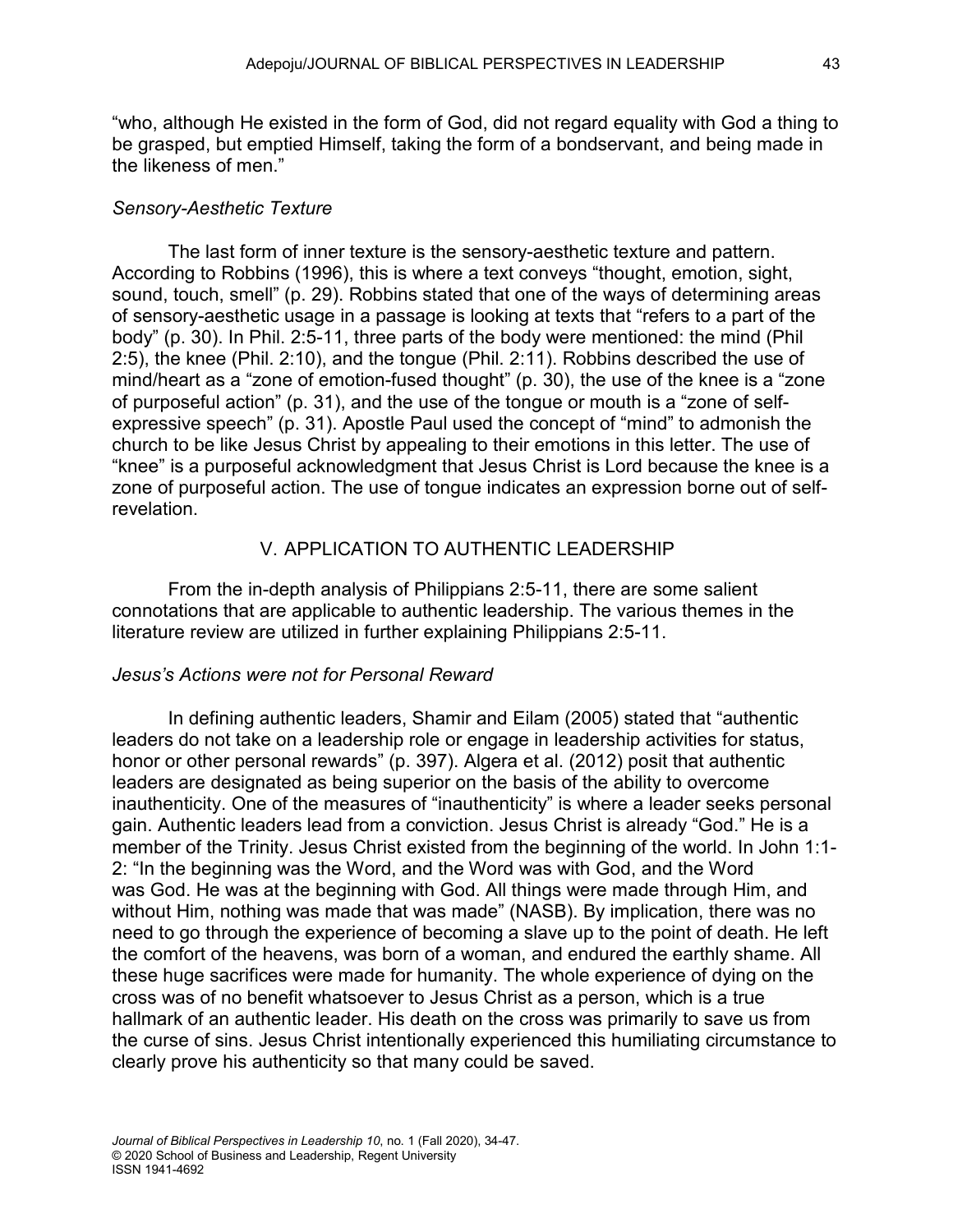### *Jesus has a High Level of Self-Awareness*

As previously highlighted, the original idea of authenticity is "knowing thyself" from the Greek word. Yukl (2020) refers to this as "understanding one's own values, beliefs, emotions, self-identities, abilities, and attitudes" (p. 243). Phil. 2:5-11 provides many illustrations of this self-awareness concept.

Jesus Christ knew who He was and is in the current scenario of Phil. 2. Jesus Christ existed from the beginning of time and was in the form of God. Despite this, he chose to empty himself of this acclaimed nature as shown in Phil. 2:6-7: "although He existed in the form of God, did not regard equality with God a thing to be grasped, but emptied Himself, taking the form of a bondservant, and being made in the likeness of men" (NASB). This perfectly illustrates the concept of self-awareness, with Jesus Christ realizing that He needed to be authentic as a person to be able to deliver the mandate that God has given Him. For an authentic leader, it is not about the power or position of authority; it is about the followers or subordinates. Jesus Christ could have simply decided not to go through that experience by virtue of the enormous power that He had as a person in the form of God (Phil. 2:6). Ladkin and Taylor (2010) supported the view that authentic leadership does not exist without the concept of selfawareness.

### *Jesus is Genuine and not a Fake*

Shamir and Eilam (2005) put forward another important qualification for authentic leaders. Authentic leaders are original rather than copies and hold their beliefs because they are right and not because they are socially or politically appropriate (Shamir & Eilam, 2005). Authentic leaders may also be similar to other leaders in terms of values and convictions.

Humility is one of the values and self-identity that Jesus Christ demonstrated as an authentic leader. Phil. 2:8 recorded that He humbled Himself and was obedient to the point of death. Jesus Christ realized that it was not all about Him. From the preceding verse 4, He was not just looking for His own personal interests but for the interests of others. He realized that He needed to pay the price for salvation to come to the world. Jesus Christ did not stand to gain anything from the selfless act that he exhibited because He is already God! He is part of the Trinity; He does not need to defend his position. However, Jesus had to go through that horrifying experience of the cross simply because of the love He had for the people. He wanted them to be saved. He wanted them to experience the perfect life He is used to.

# *Jesus exhibited Relational Transparency*

Yukl (2020) viewed relational transparency as a basic necessity for authentic leaders. It involves relating to others from a perspective of the true self and not from a "superficial or phony self" (p. 264). Walumbwa et al. (2008) highlighted that the ability to express one's mind clearly is one of the evidence of relational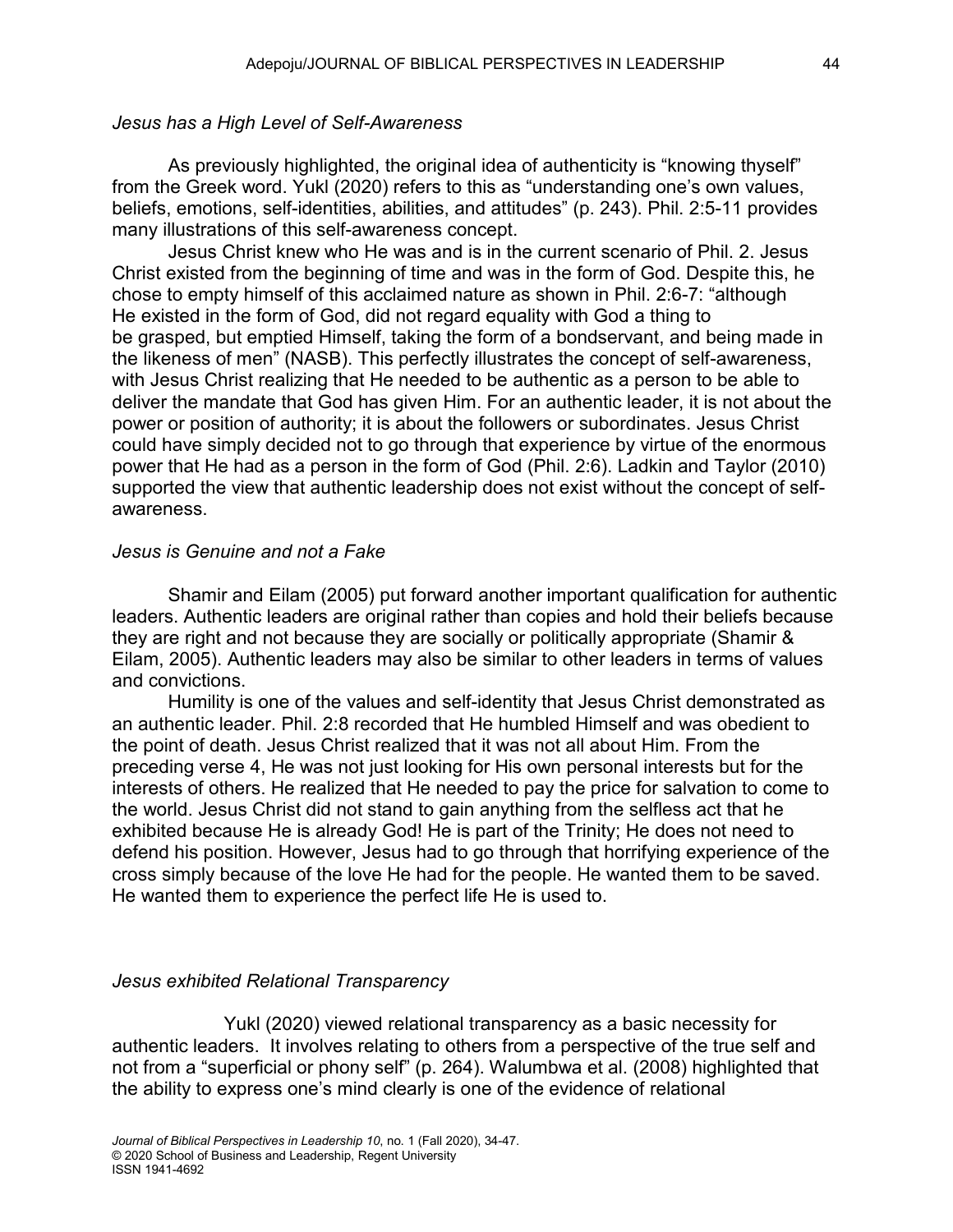transparency. Drawing from the pericope, Jesus Christ bares Himself to the world. He poured out His mind to humanity in the form of teachings, parables, and miracles. He linked people to higher-order needs. Jesus Christ did not misrepresent any facts to the people.

#### *Jesus is Results-Driven*

Another lesson to draw from Phil. 2: 5-11 and authentic leadership is the focus on the ultimate goal without compromising. In a world where there are unethical practices in the corporate world and the public sector, Jesus Christ demonstrated that a person or leader does not have to compromise under any situation. As recorded in Phil. 2:8 that Jesus Christ was obedient up to the point of death. It is critical to understand that it was not convenient for Him. This was a Godhead that went through the experience of a slave or bondservant. He did not waiver and simply unyielding.

The ultimate objective of any leadership is influencing people towards the achievement of goals. Phil. 2:11 appropriately captured this: "and that every tongue will confess that Jesus Christ is Lord, to the glory of God the Father" (NASB). This is the ultimate goal for Jesus Christ to persevere and go through those experiences. For authentic leaders, the self-awareness of the ultimate goal should drive authenticity as it is always for the greater good.

#### VI. CONCLUSION

In the last two decades, there has been a proliferation of many views on authentic leadership. There are many definitions and measurement views. The academic world has done justice to this leadership theory. From a biblical perspective, the use of inner texture analysis offered a different dimension to authentic leadership. The research question based on the authentic leadership theory and the periscope of 1 Peter 5:1-11 is whether Jesus Christ exhibited authentic leadership behaviors. Is Jesus an authentic leader? The life of Jesus Christ is exemplary and ticks many boxes of authentic leadership. In His dealings with us, Jesus Christ displayed all levels of authenticity. He is true to Himself and to humanity. He does not misrepresent any facts. His words are yea and amen.

For future research purposes, an additional contribution to the body of knowledge is an extension of the authentic leadership to the other acts of Jesus Christ. This would help further exemplify the many other acts of Jesus Christ through proper identification and measurement of the authentic leadership behaviors. Jesus Christ remains the most authentic leader the world ever had and should be documented academically for posterity.

#### **About the Author**

Ayo Adepoju is currently the Group Chief Financial Officer of a banking group in Africa. Adepoju, a chartered accountant, graduated with a Bachelor of Science degree in Accounting (First Class Honours) from the University of Lagos in Nigeria, holds a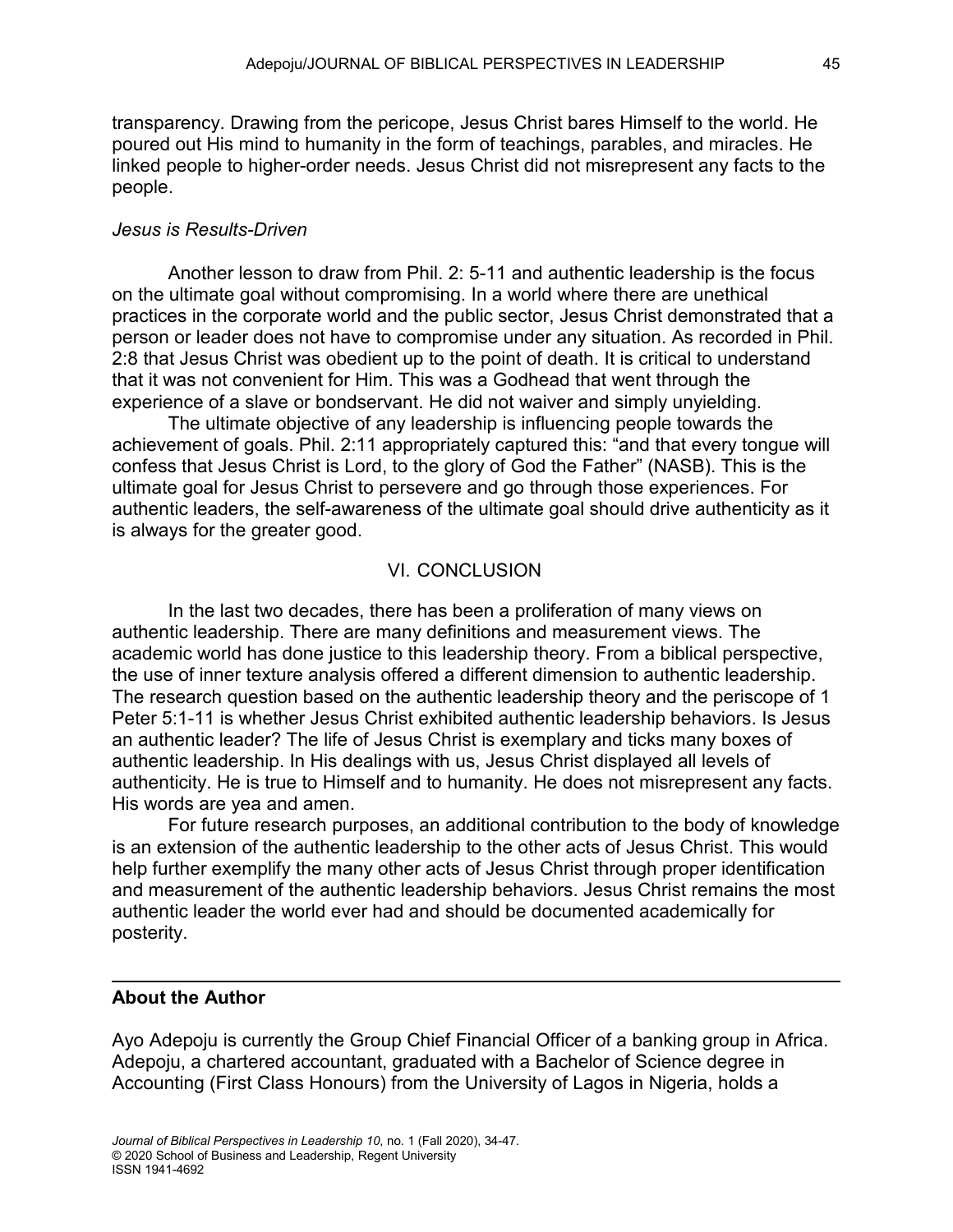Masters in Business Administration (MBA) from the Warwick Business School in the United Kingdom, and is currently pursuing a Ph.D. in Organizational Leadership at the School of Business and Leadership at Regent University.

## Ayo Adepoju

Regent University Ph.D. Student in Organizational Leadership

[ayodade@mail.regent.edu](mailto:ayodade@mail.regent.edu)

# VII. REFERENCES

- Algera, P. M., & Lips-Wiersma, M. (2012). Radical authentic leadership: Co-creating the conditions under which all members of the organization can be authentic. The Leadership Quarterly, 23(1), 118-131. doi:10.1016/j.leaqua.2011.11.010
- Avolio, B. J., Gardner, W. L., Walumbwa, F. O., Luthans, F., & May, D. R. (2004). Unlocking the mask: A look at the process by which authentic leaders impact follower attitudes and behaviors. *The Leadership Quarterly, 15*(6), 801-823. doi:10.1016/j.leaqua.2004.09.003
- Cooper, C. D., Scandura, T. A., & Schriesheim, C. A. (2005). Looking forward but learning from our past: Potential challenges to developing authentic leadership theory and authentic leaders. *The Leadership Quarterly, 16*(3), 475-493. doi:10.1016/j.leaqua.2005.03.008
- Covelli, B. J., & Mason, I. (2017). Linking theory to practice: Authentic leadership. *Academy of Strategic Management Journal, 16*(3), 1-10.
- Gardner, W. L., & Schermerhorn, J. R., Jr. (2004). Unleashing individual potential: Performance gains through positive organizational behavior and authentic leadership. *Organizational Dynamics, 33*(3), 270.
- Ilies, R., Morgeson, F. P., & Nahrgang, J. D. (2005). Authentic leadership and eudaemonic well-being: Understanding leader–follower outcomes. *The Leadership Quarterly, 16*(3), 373-394. doi:10.1016/j.leaqua.2005.03.002
- Ladkin, D., & Taylor, S. S. (2010). Enacting the 'true self': Towards a theory of embodied authentic leadership. *The Leadership Quarterly, 21*(1), 64-74. doi:10.1016/j.leaqua.2009.10.005
- Nichols, T. W., & Erakovich, R. (2013). Authentic leadership and implicit theory: A normative form of leadership? *Leadership & Organization Development Journal, 34*(2), 182-195. doi:10.1108/01437731311321931
- Osborne, G. R. (2006). *The Hermeneutical Spiral: A Comprehensive introduction to biblical interpretation*. Downers Grove, IL: IVP Academic.
- Peus, C., Wesche, J. S., Streicher, B., Braun, S., & Frey, D. (2012). Authentic leadership: An empirical test of its antecedents, consequences, and mediating mechanisms. *Journal of Business Ethics, 107*(3), 331-348. doi:10.1007/s10551- 011-1042-3
- Robbins, V. K. (1996). *Exploring the texture of texts: A guide to socio-rhetorical interpretation*. Valley Forge, Pa: Trinity Press International.